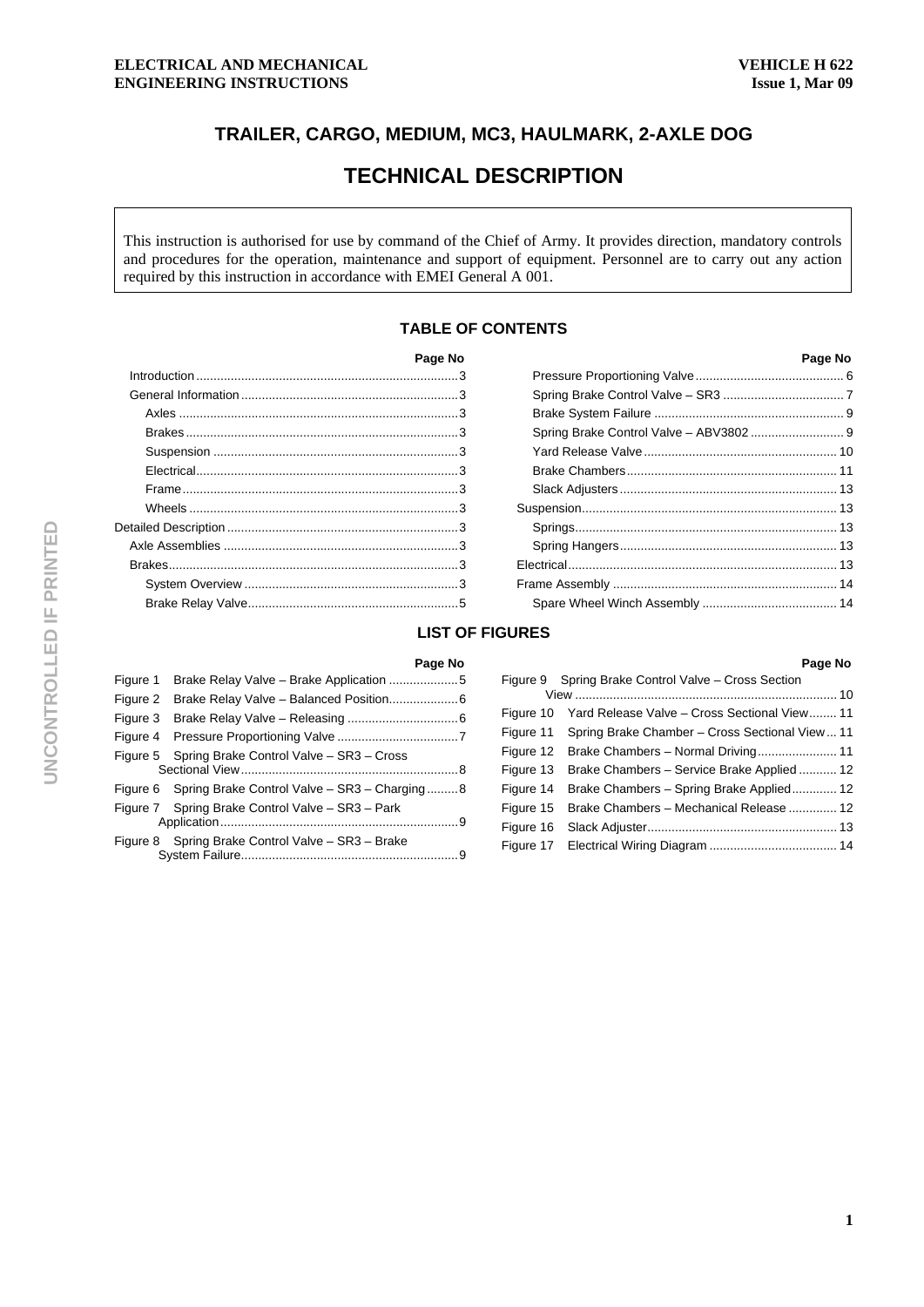# **Blank Page**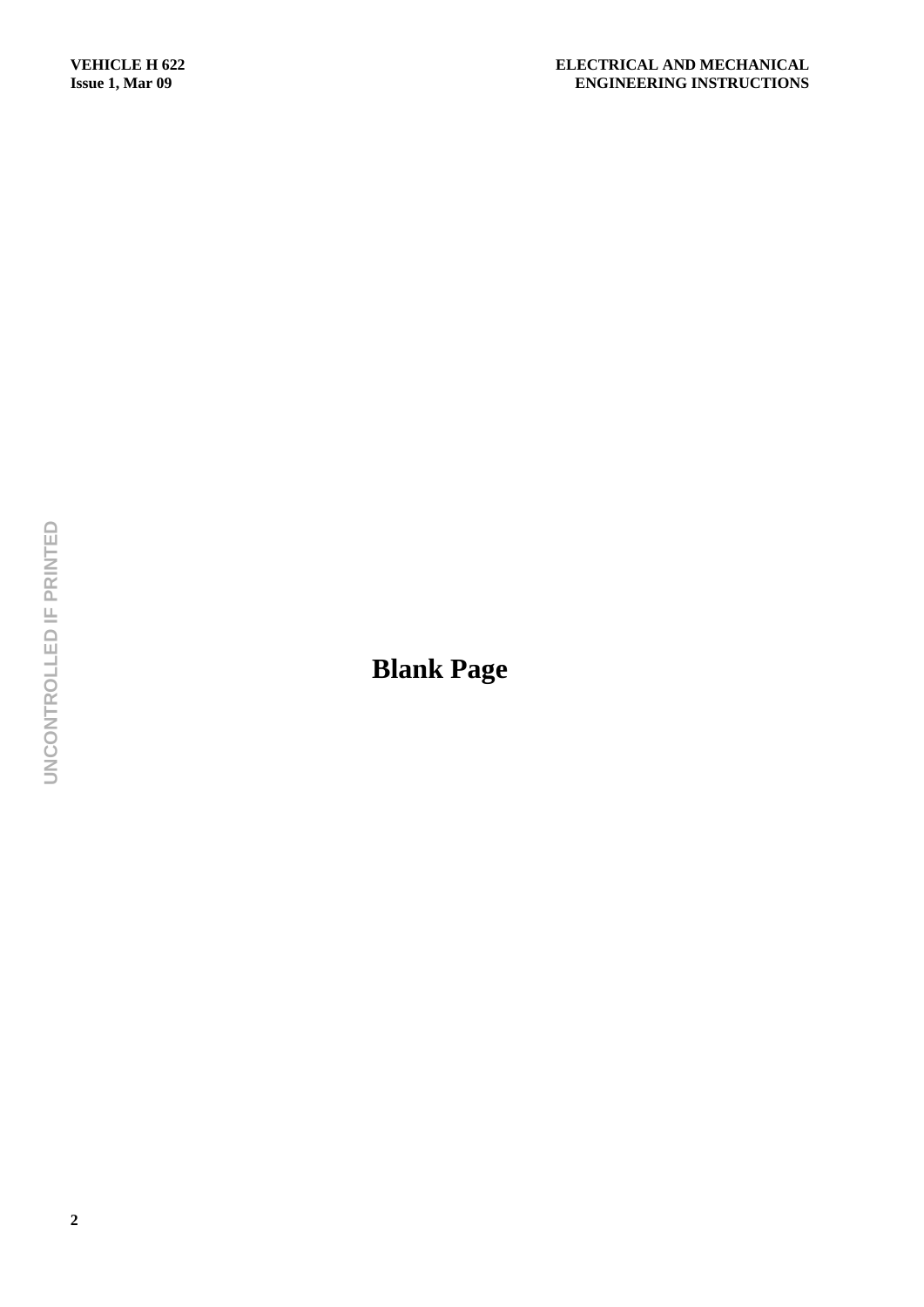## **INTRODUCTION**

**1.** This EMEI contains the technical description for the Trailer, Cargo, Medium, MC3, Haulmark, 2-Axle Dog. The trailer is designed for the transportation of containerised and palletised loads, medium shelters and general stores. It is generally towed behind the Mercedes Benz Unimog. However, it may be towed by any other suitable towing vehicle. All weights, dimensions and performance figures are detailed in the Data Summary (Ref EMEI Vehicle H 620).

## **GENERAL INFORMATION**

#### **Axles**

**2.** The two axles are a single, tubular beam type manufactured by Dana Spicer and are fitted with 420 x 180 mm internal expanding shoe type brakes. The axles are fitted with 20 inch flange type disc wheel hubs.

#### **Brakes**

**3.** The brake system consists of wheel foundation brake sets manufactured by Dana Spicer and a compressed air and spring actuating system supplied by Westinghouse or Air Brake Corporation, dependent on the model number.

#### **Suspension**

**4.** A leaf spring suspension system is fitted, with the springs fixed to the axle assemblies by steel U-bolts and located by cast steel spring seats welded to the axle assembly.

#### **Electrical**

**5.** The electrical system is a basic 24-volt dc electrical lighting system coupled to the towing vehicle by a 12-pin NATO plug. All lighting connected to the electrical system is 24-volt, with the exception of the blackout lighting, which are 12-volt dc electronic modules.

#### **Frame**

**6.** The trailer frame is of steel construction and consists of a trailer main frame and a dolly frame. The main frame and the dolly frame are connected by means of a ballrace which allows steering of the front axle assembly. The dolly and the main frame cannot be separated as part of normal operation.

#### **Wheels**

**7.** The wheels are a 8.25 x 22.5 in, single piece, pressed steel, tubeless type fitted with 11/70R 22.5 x 16 ply rating tyres.

#### **DETAILED DESCRIPTION**

#### **AXLE ASSEMBLIES**

**8.** The single beam axles are connected to the frame via hangers and the leaf springs. The ends of the axles are machined to accept two tapered roller bearings to mount the wheel hubs.

#### **BRAKES**

#### **System Overview**

**9.** The brake air system is a twin line type with a spring and a service brake chamber provided for each wheel and is designed to comply with ADR 38/02. The system consists of the following components.

**a.** Brake Relay Valve. A Bendix R-12 service brake relay valve increases the speed of application of the brakes by delivering air from the local reservoir (the air does not have to travel from the towing vehicle) to the service brake chambers to apply the brakes. The valve also vents the chambers to release the brakes when the control signal is reduced. The brake relay valve functions in direct response to air pressure applied at its control port by the pilot relay valve.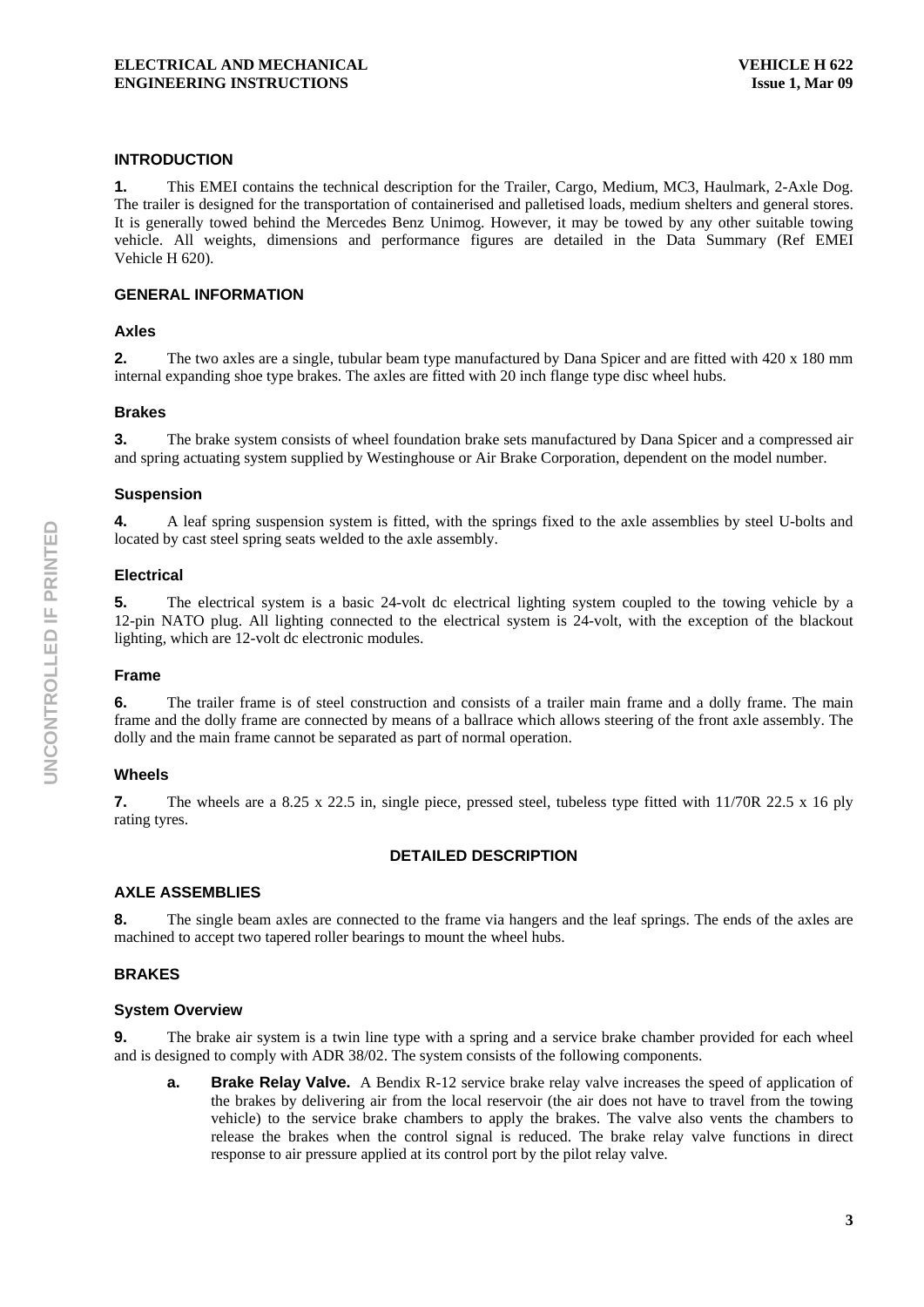- **b.** Pressure Proportioning Valve. The pressure proportioning valve is a variant of the Bendix Westinghouse LQ-2 series of valves, and has an 'inshot spring' fitted above the piston to provide a variable braking ratio between the front and rear brakes. The purpose of this valve is to prevent brake lock-up on the rear axle.
- **c. Spring Brake Control Valve.** The spring brakes are controlled by an SR3 or ABV3802 spring brake control valve.



**The ABV3802 must never be replaced by any other valve as ADR compliance of the trailer will be invalidated.** 

#### **NOTE**

The ABV3802 spring brake control valve is a redesigned version of the SR3 valve used on early models modified to meet ADR requirements. Whilst it is virtually identical in appearance to the SR3 valve, it can be distinguished by the following features:

- **(1)** An identification label around the top cover.
- **(2)** The flat end of the brass pressure protection valve piston visible in the end of the tank mounting nipple.
- **(3)** The pressure protection check valve 'B' built into the new mounting nipple assembly prevents the release of the trailer spring brakes until air reservoir pressure exceeds 450 kPa.
- **d.** This valve has the following functions:
	- **(1) System Charging.** During normal operation it prevents the passage of compressed air to the spring brakes until the required air pressure (approximately 380 kPa in the SR-3 valve and 450 kPa in the ABV3082 valve) is obtained in the supply line. This ensures that the prime mover has the minimum required air pressure before replenishing the brake reservoir or releasing the spring brakes.
	- **(2) Parking Brake Applied.** When the towing vehicle parking control valve is activated, air pressure is exhausted from the trailer supply line and the spring brake control valve to exhaust all air from the spring brake chambers. Internal spring pressure causes the brakes to be applied.
	- **(3) Loss of Air Pressure.** If air pressure is lost from the air reservoir whilst the spring brakes are released, the spring brake control valve retains a pressure of approximately 354 - 415 kPa in the supply line to allow the trailer to be moved to a safe location for parking. Once the air pressure in the supply line has been exhausted, the spring brakes will not release until the system fault has been rectified and air pressure restored to the reservoir.
- **e. Yard Release Valve.** A yard release valve allows the brakes to be released using air from the reservoirs for ease of movement within a safe area only.
- **f. Couplings.** Glad hand type couplings are provided for easy connection between the dolly and the towing vehicle.
- **g. Brake Air Reservoir.** A 60 litre air reservoir provides the air required for the application of the brakes. The air reservoir is fitted with a condensation drain valve.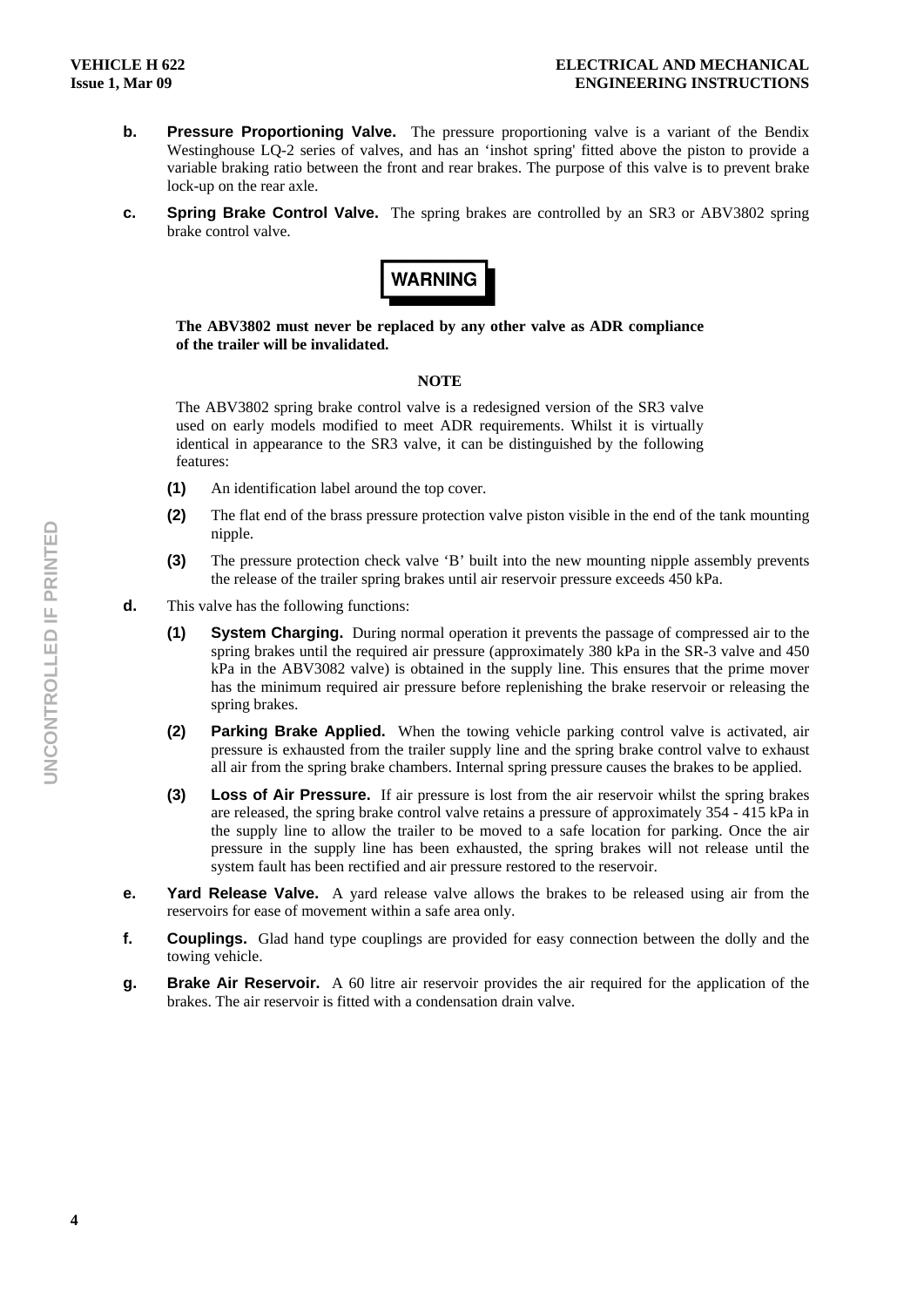- **h.** Brake Chambers. Each wheel brake is actuated by a brake cylinder which has both spring brake and service brake chambers.
	- **(1) Spring Brake Chamber**



**Early build trailers up to Serial No. 10228 are fitted with 3030 Spring Brake Chambers. Late build trailers from Serial No. 12371 are fitted with 2430 Spring Brake Chambers. Under no circumstances are Spring Brake Chambers to be cross-fitted.** 

The spring brake chamber provides parking and emergency braking under the direct control of the spring brake control valve. The spring brakes can also be held off mechanically by means of a release bolt to aid in maintenance and recovery.

**(2) Service Brake Chamber.** The service brake chamber applies the brakes when pressurised by the brake relay valve.

**10. Foundation Brakes.** The foundation brakes are a 420 mm diameter, 180 mm wide, internal expanding, twin-shoe type. The two brake shoes are each mounted on individual non-adjustable anchor pins, which allow the brake shoes to pivot under the influence of an S-cam. The S-cam is fitted with an adjustable slack adjuster to allow a simple means of brake adjustment.

#### **Brake Relay Valve**

**11.** The brake relay valve controls the service brakes, using air supplied from the local brake reservoir and operates as described below, dependent on the control signal applied.

**12. Application.** Air pressure delivered to the control port (Figure 1) enters the small cavity above the piston and moves the piston down. The exhaust seat moves down with the piston and seats on the inner or exhaust portion of the inlet/exhaust valve sealing off the exhaust passage. At the same time the outer or inlet portion of the inlet/exhaust valve moves off its seat, permitting supply air to flow from the reservoir past the open inlet valve and into the chambers.



**Figure 1 Brake Relay Valve – Brake Application** 

**13. Balancing.** The air pressure being delivered by the open inlet valve also acts on the bottom area of the relay piston. When air pressure beneath the piston balances with the service air pressure above the piston it lifts slightly and the inlet spring returns the inlet valve to its seat (Figure 2). The exhaust remains closed as the service line pressure balances the delivery pressure. As air pressure is changed, the valve reacts instantly to the change holding the brake application at the desired level.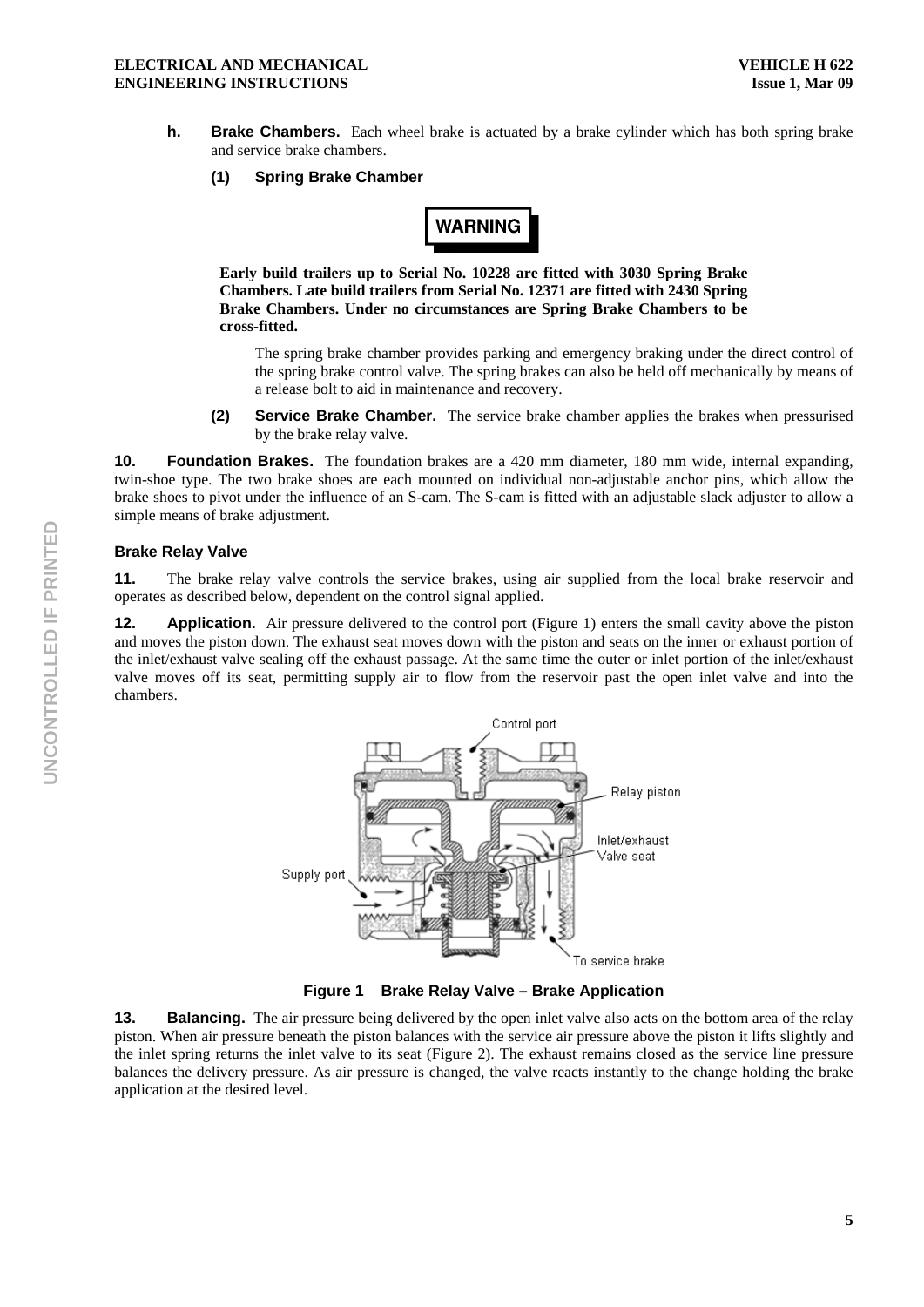

**Figure 2 Brake Relay Valve – Balanced Position** 

**14.** Releasing. When the pressure at the control port reduces, the pressure in the cavity above the relay piston is also reduced. The air pressure beneath the piston lifts the relay piston and the exhaust valve moves away from its seat opening the exhaust passage (Figure 3). With the exhaust passage open, the air pressure in the brake chambers exhausts through the exhaust port releasing the brakes.



**Figure 3 Brake Relay Valve – Releasing** 

## **Pressure Proportioning Valve**

**15.** The function of the pressure proportioning valve is to prevent brake lock-up on the rear axle. The valve functions as described below.

**16.** Applying. Air enters through the inlet port of the proportioning valve (Figure 4) and passes through the open inlet valve to the discharge ports. Air is then directed to the brake relay valve, applying the brakes.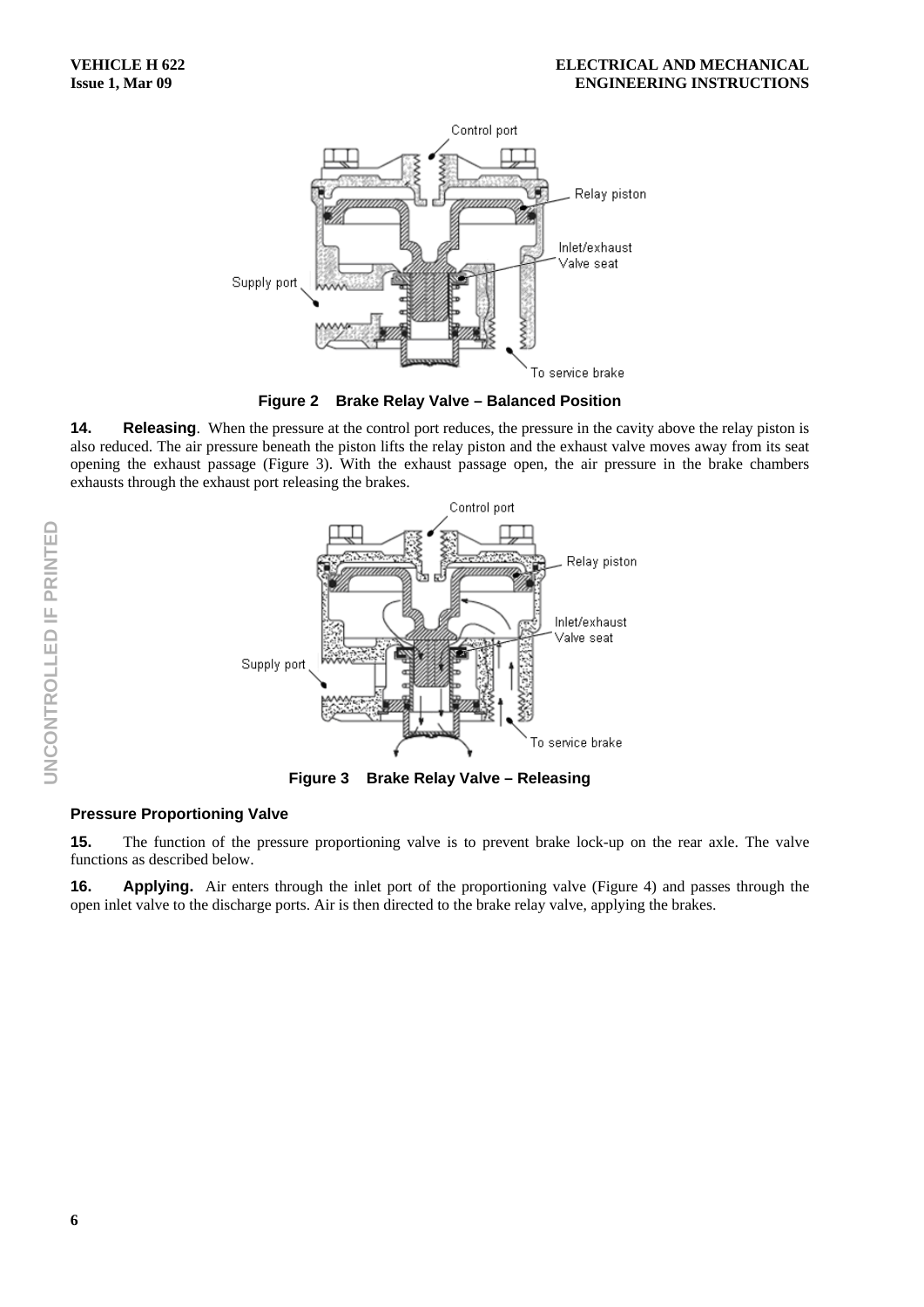

**Figure 4 Pressure Proportioning Valve** 

**17. Balancing.** As the air passes through the open inlet valve, the pressure begins to act on the lower surface of the piston. This tends to force the piston up against the combined forces of spring pressure and air pressure on the upper surface of the piston, closing the inlet valve.

#### **NOTE**

The surface area ratio between the lower side of the piston and the upper side is 2:1.

**18.** The minimum supply pressure at which the inlet valve closes and the valve reaches a balance position, with both inlet and exhaust valves closed, is called the 'inshot pressure'. Increasing the supply pressure forces the piston down, opening the inlet valve and allowing more air to pass into the chamber below the piston and on to the brake relay valve. As the air pressure below the piston increases the piston moves upward closing the inlet valve until a balance position is reached once more.

**19. Releasing.** When the supply pressure is exhausted by the operator the inshot spring is overcome by the air pressure acting on the lower side of the piston, forcing the piston to the fully raised position thus opening the exhaust valve. This allows air to escape from the rear relay valve control line thereby releasing the brakes.

**20.** Check Valve. As this air pressure decreases, the piston returns to the lower position, tending to reach a balance position between the remaining air pressure and the inshot spring, retaining control air pressure in the relay valve control line. This condition is prevented by the inclusion of a single (one-way) check valve between the discharge and the inlet ports of the proportioning valve to ensure the complete release of all air pressure from the brake relay valve control line.

#### **Spring Brake Control Valve – SR3**

**21.** The spring brake control valve (Figure 5) controls the operation of the spring brakes during parking and emergency conditions as described in the following paragraphs.

**22.** Charging. Air from the trailer supply line enters the supply port and depresses the control piston into contact with the control inlet and exhaust valve, closing the exhaust passage through the centre of the piston and opening the inlet (Figure 6). Air entering the supply port is also ducted to the cavity under the pressure protection piston. When the air pressure builds to approximately 380 kPa beneath the pressure protection piston, the piston moves against the force of the pressure spring and remains open. Air flowing past the open pressure protection valve opens the service reservoir check valve. This directs air to the service reservoir. Air passing through the service reservoir check valve then opens the spring brake reservoir check valve, allowing air to fill the spring brake reservoir. As the air fills the reservoir it also flows out the open control inlet valve to the spring brake chambers and releases the spring brakes.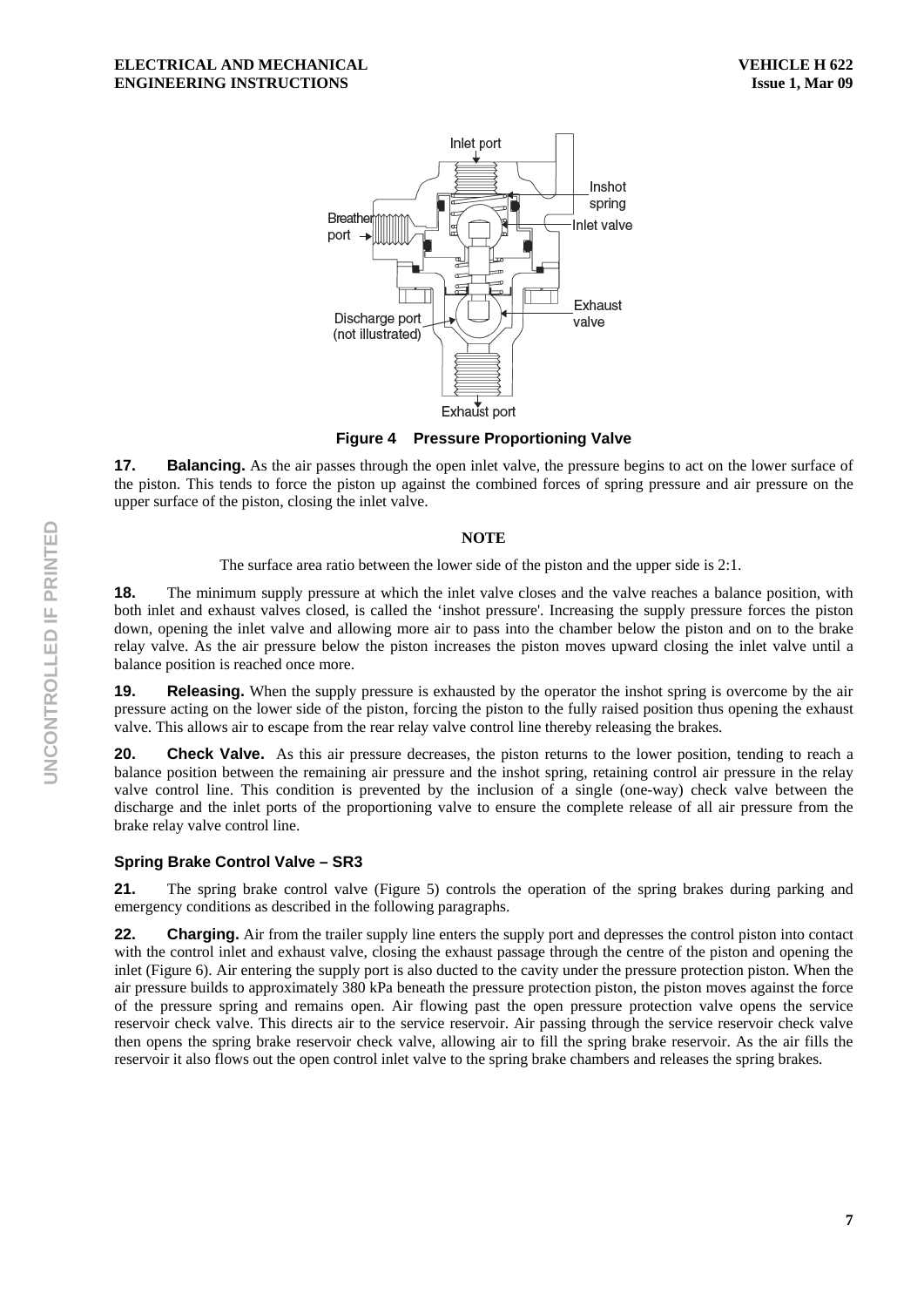

**Figure 5 Spring Brake Control Valve – SR3 – Cross Sectional View** 



**Figure 6 Spring Brake Control Valve – SR3 – Charging** 

23. Park Application. To apply the trailer spring brakes, either the trailer valve or the parking control valve, which are located in the cab of the towing vehicle, are actuated and the trailer supply line is exhausted. When the trailer supply line is exhausted air pressure is removed from the control and pressure protection pistons. With air pressure removed the control piston is moved by the return spring and the control inlet valve is closed and the exhaust passage through the control piston is opened (Figure 7). Opening the exhaust allows air in the spring brake emergency section to be exhausted at the exhaust port of the spring brake control valve. Spring force above the pressure protection piston closes the pressure protection valve while the brake reservoir check valves close and protect against the loss of pressure in the reservoir.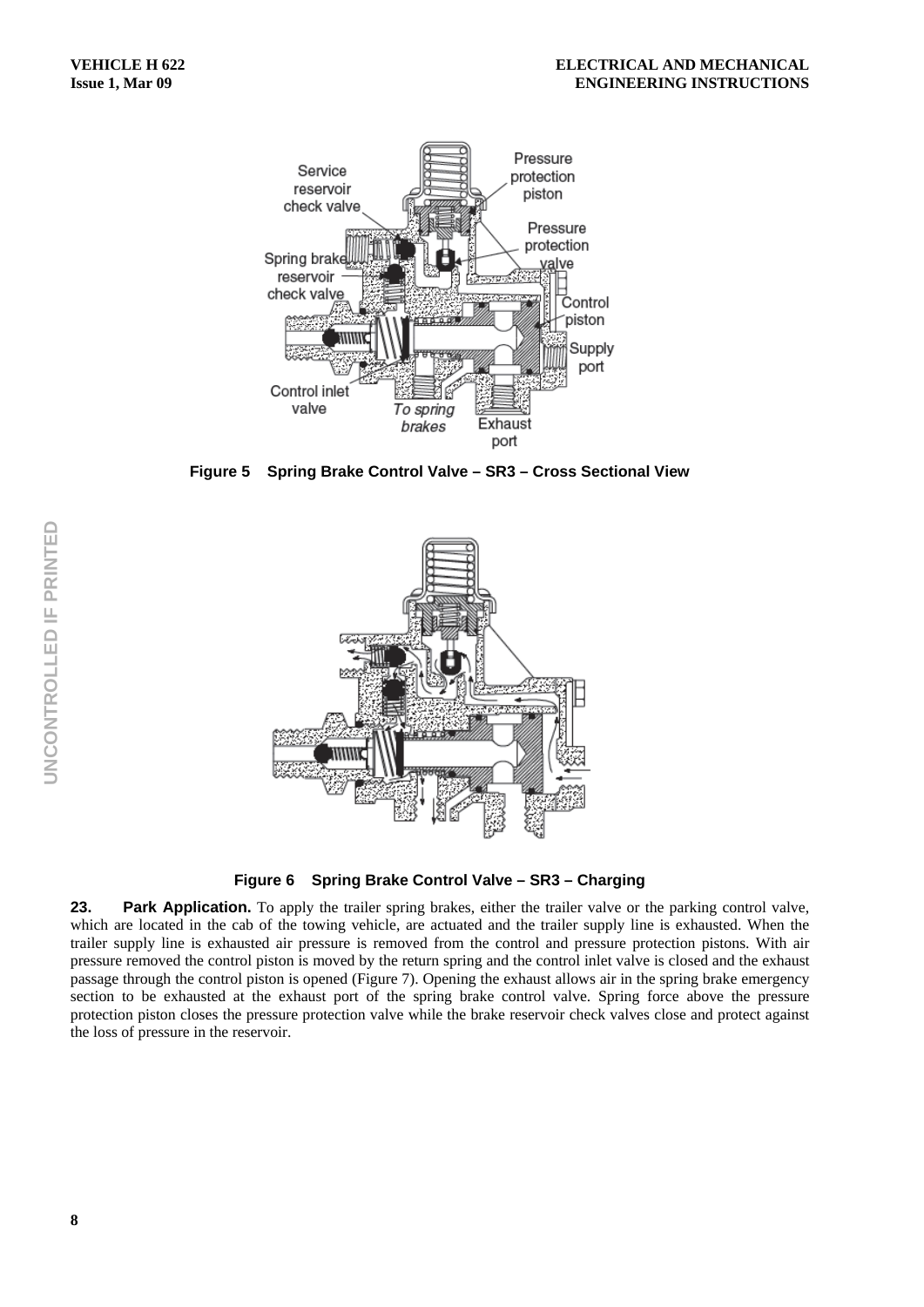

**Figure 7 Spring Brake Control Valve – SR3 – Park Application** 

## **Brake System Failure**

**24.** If air pressure is reduced in the service system, pressure in the trailer supply line (and likewise in the towing vehicle) is reduced until the pressure protection piston, under spring pressure, moves and closes the inlet valve (Figure 8). This retains approximately 345–415 kPa in the trailer supply line and in the towing vehicle. With 345–415 kPa pressure held in the trailer supply line and against the control piston in the spring brake control valve the trailer spring brakes remain released, while a low pressure warning occurs in the towing vehicle to warn the driver. The spring brake check valve and the brake reservoir check valve protect against loss of air pressure.



**Figure 8 Spring Brake Control Valve – SR3 – Brake System Failure** 

**25. Emergency Application with Service System Failure.** To brake the trailer after a service system failure has occurred, the trailer supply valve or parking control valve is used to exhaust the remaining 345–415 kPa trailer supply line pressure. Exhausting the trailer supply line removes air pressure from the control piston of the spring brake control valve allowing the control inlet valve to seat opening the exhaust valve. Air from the spring brake emergency section is then exhausted through the spring brake control valve. Once applied, the brakes cannot be released by air pressure until the fault has been rectified.

#### **Spring Brake Control Valve – ABV3802**

**26.** The spring brake control valve (Figure 9) controls the operation of the spring brakes during parking and emergency conditions as described in the following paragraphs.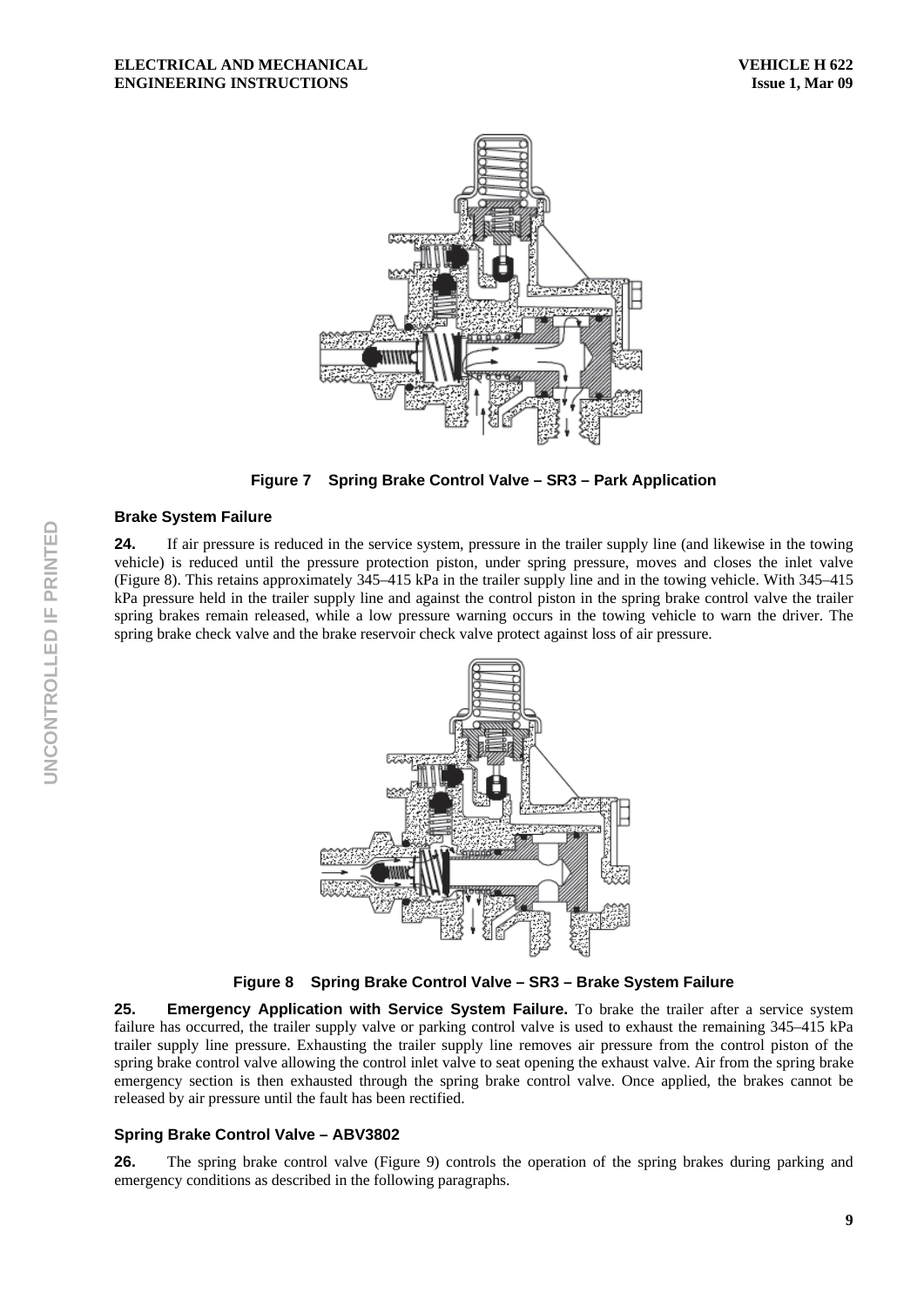

Pressure protection piston Pressure protection spring Pressure protection valve Control piston Trailer supply line Exhaust port Output to spring brake chamber Inlet/exhaust valve Pressure protection spring Pressure protection piston Service reservoir Check valve Check valve

**Figure 9 Spring Brake Control Valve – Cross Section View** 

 $\overline{1}$ 

 $\overline{a}$ 

3

 $\overline{4}$ 

5

6

 $\overline{7}$ 

8

9

10

11

12

13

27. Charging. Air from the trailer supply line enters at the trailer supply port (Item 5) and depresses the control piston (Item 4), which acts against the inlet/exhaust valve (Item 8), closing the exhaust passage through the centre of the piston and opening the inlet (Item 8). Air also flows to the cavity under the pressure protection piston (Item 1). When air pressure builds to approximately 400 kPa beneath this piston, it moves against the force of pressure protection spring (Item 2) and opens the pressure protection valve (Item 3). The air pressure now flows past the check valve (Item 13), out of the service reservoir port (Item 11) and into the trailer reservoir.

**28. Operating Pressure**. When the pressure in the reservoir exceeds 450 kPa a check valve (Item 12) opens against the force of the pressure protection spring (Item 9) exposing the larger area of the pressure protection piston (Item 10) to pressure, which rapidly forces both it and the check valve (Item 12) fully open. Air now flows through the centre of the pressure protection piston (Item 10) via cross drillings in the check valve (Item 12), past the open inlet/exhaust valve (Item 8) and out of the delivery ports (Item 7) to the spring brake chambers releasing the spring brakes.

**29. Parking Brake Application.** When the parking brake is applied the tractor exhausts the trailer supply line by means of the tractor parking brake control. Air pressure is removed from the control piston (Item 4) and its return spring moves it to its rest position. This causes the inlet/exhaust valve (Item 8) to reseat and opens the exhaust passage through the centre of the control piston, allowing air in the spring brake cavities to exhaust to atmosphere via the exhaust port (Item 6). The check valve (Item 13) and the pressure protection valve (Item 3) close, retaining full air pressure in the reservoir.

**30. Brake System Failure.** If air pressure in the trailer reservoir falls, the trailer supply line and the tractor supply is reduced until the pressure protection valve (Item 3) closes (350–400 kPa). This remaining pressure in the trailer supply line is sufficient to keep the control piston (Item 4) depressed and the inlet/exhaust valve (Item 8) open. A check valve (Item 13) closes to prevent air in the spring brake cavities from flowing back into the leaking reservoir. This effectively locks full system pressure in the spring brake chambers keeping them released. The reduced pressure in the trailer supply line should activate a low pressure warning in the towing vehicle alerting the driver to the failure.

**31. Emergency Application with Service System Failure.** To brake the trailer after a service system failure (Para 30), the 350–400 kPa remaining in the trailer supply line can be exhausted by the driver via the towing vehicle controls (e.g. the park control valve). Once this occurs the spring brakes can only be released mechanically with their individual release bolts or by repairing the fault and recharging the trailer air system.

**32. Emergency/Breakaway Application.** If the trailer supply line is exhausted by rupture due to separation of the trailer from its towing vehicle, the spring brakes are applied as previously described (Para 29).

## **Yard Release Valve**

**33.** The yard release valve is a push/pull, manually operated, ON/OFF, air control valve, with an exhaust function (Figure 10). The valve is pressure sensitive and automatically moves from the applied to the exhaust position as supply pressure is reduced to a set minimum (140–415 kPa). When the control is pushed in air from the reservoir is applied to the spring break control valve releasing the brakes. If the pressure in the reservoir falls below the pre-set limit the spring forces the control out disconnecting the reservoir and connecting the spring brake control valve to the exhaust though the trailer supply line engaging the spring brakes. As the exhaust is through the supply line the brakes can only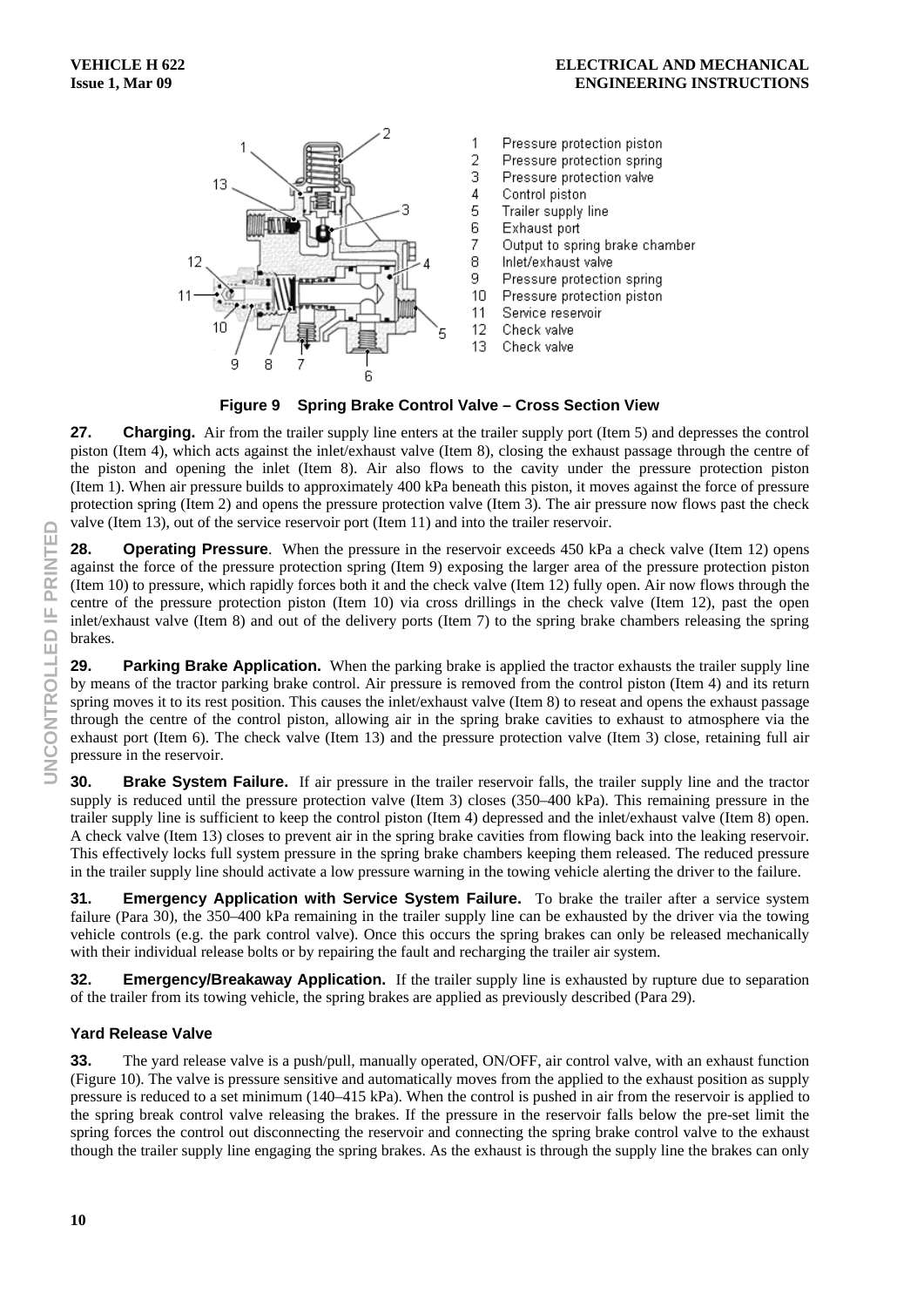#### **ELECTRICAL AND MECHANICAL ENGINEERING INSTRUCTIONS**

be applied by the yard release valve if there is no pressure in the supply line. When a vehicle is subsequently connected pressure in the supply line will reset the valve to the out position.



**Figure 10 Yard Release Valve – Cross Sectional View** 

#### **Brake Chambers**

**34.** Wheel Cylinders. The wheel cylinders (Figure 11), as previously described (Para 9.h), are fitted to each wheel. The wheel cylinders have both spring brake and service brake chambers.



**Figure 11 Spring Brake Chamber – Cross Sectional View** 

**35. Spring Brake Released Position.** Air supplied from the spring brake control valve enters the spring brake chamber (Figure 12, Item 2) through the adaptor housing and builds up pressure below the spring brake diaphragm (Item 3). When sufficient air pressure is reached it overcomes the power spring (Item 4) and forces the diaphragm and pressure plate into the released position. The return springs move the adaptor and brake pushrod assemblies into the released position and the brakes are released.



**Figure 12 Brake Chambers – Normal Driving**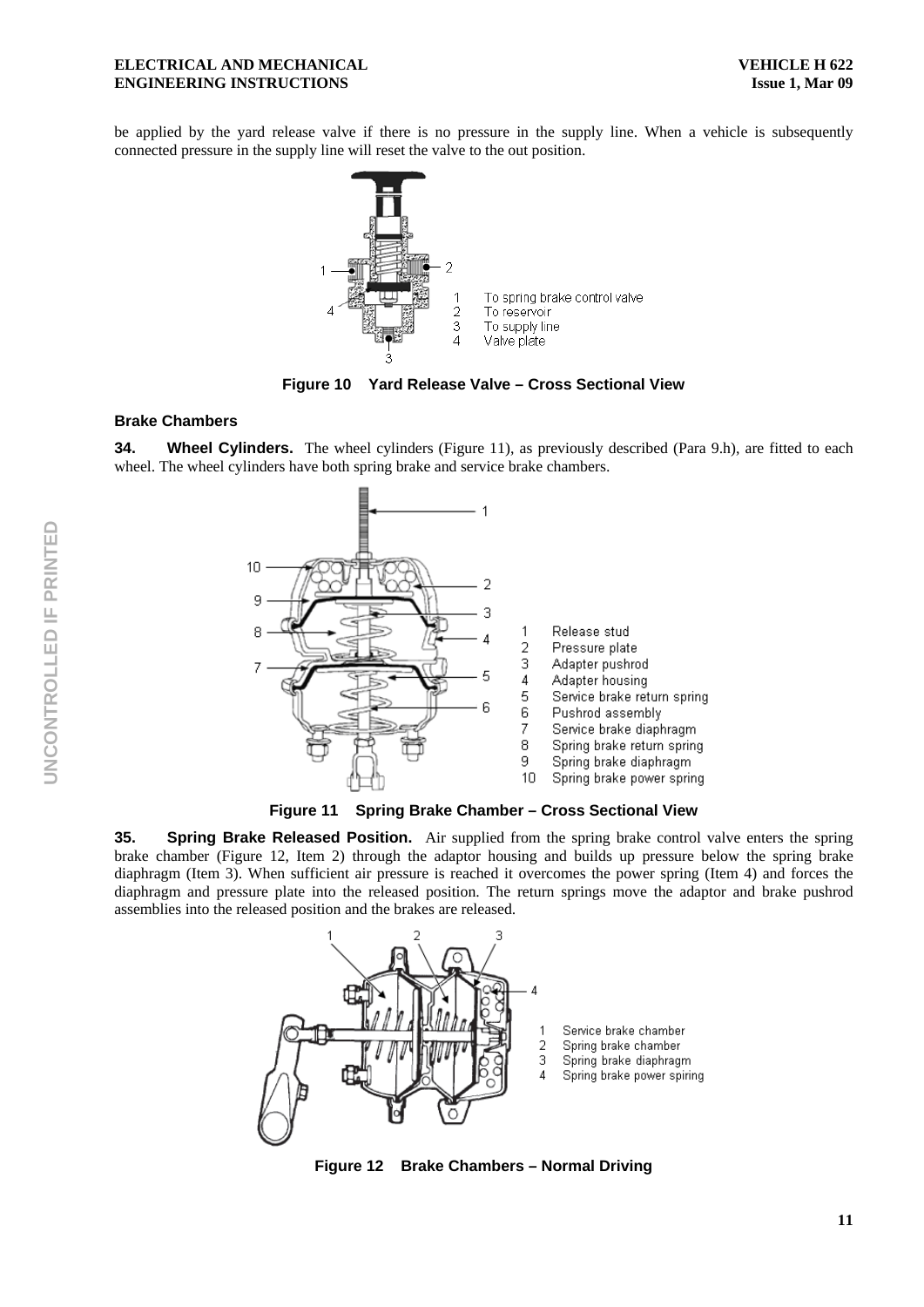## **VEHICLE H 622 Issue 1, Mar 09**

#### **ELECTRICAL AND MECHANICAL ENGINEERING INSTRUCTIONS**

**36.** Service Brake Application. As the brake control air pressure is supplied to the brake relay valve air is released from the reservoir through the relay valve to the service brake chamber (Figure 13). This air passes through the adaptor housing into the service brake chamber (Item 2) above the service brake diaphragm (Item 1) and forces the diaphragm and pushrod assembly to compress the return spring and to apply the brakes. The spring brake diaphragm and the adaptor pushrod remain in the released position.



**Figure 13 Brake Chambers – Service Brake Applied** 

**37. Spring Brake Application.** As air pressure is exhausted from the air supply line (Figure 14) the spring brake control valve exhaust port opens, releasing the air from the spring brake chamber (Item 2). This allows the spring brake power spring (Item 4) to move the pressure plate and diaphragm (Item 3). The brake pushrod assembly compresses the service brake diaphragm and return spring and applies the brakes.





**38. Mechanical Release.** The spring brake can be mechanically released (Figure 15) by using the spring brake release tool to cage the spring (Item 1). The spring brake release stud (Item 2) is engaged into the spring brake pressure plate (Item 4) by the tang (Item 5) through the access hole in the chamber housing and the brake is released by tightening the nut (Item 2) on the threaded shaft.



**Figure 15 Brake Chambers – Mechanical Release**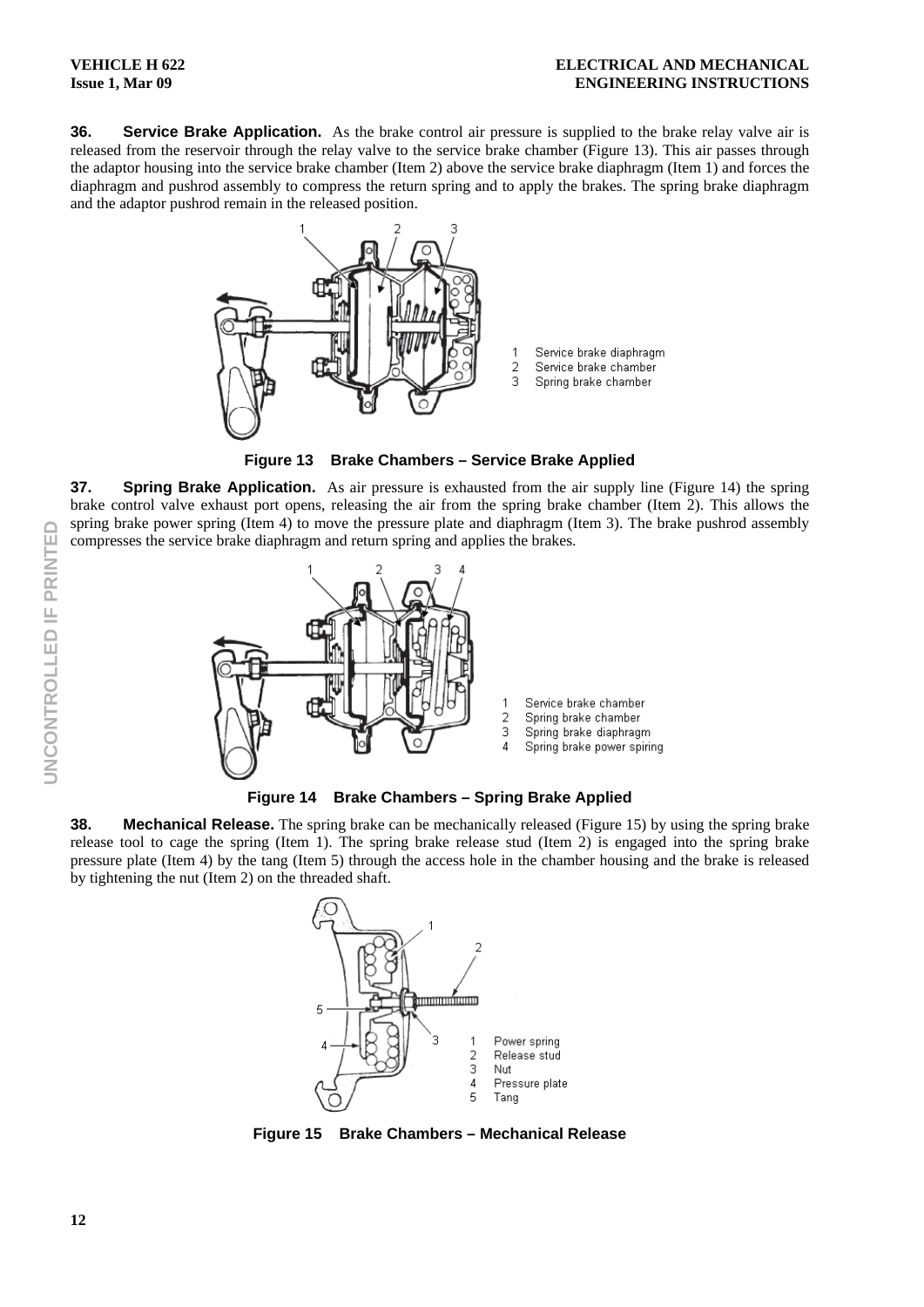#### **ELECTRICAL AND MECHANICAL ENGINEERING INSTRUCTIONS**

## **Slack Adjusters**

**39.** The slack adjusters (Figure 16) convert the reciprocating motion of the brake chamber push rod (Item 3) into rotary motion of the brake camshaft to provide brake actuation. The slack adjusters (Item 4) have an internal worm and wheel gear set to provide adjustment by rotating the worm, which in turn rotates the worm gear. The rotation of the worm gear adjusts the position of the internal splines and therefore the position of the S-cam in relation to the push rod.



**Figure 16 Slack Adjuster** 

## **SUSPENSION**

#### **Springs**

**40.** The springs are a ten-leaf, semi-elliptic, sliding shackle type, fixed to the axle assemblies by steel U-bolts and located by cast-steel spring seats welded to the axle assembly. The third leaf of each spring assembly has one end folded down in a vertical position. This end of the spring is fitted into the rear spring hanger and prevents the spring from becoming dislodged from the hanger.

## **Spring Hangers**

**41.** The spring hangers are cast steel, front and rear, welded to the trailer and dolly converter frames. They are moulded to accept the curvature of the leaf springs which are free to slide within the spring hangers as required by the suspension action. The springs are retained within the rear spring hangers by a  $\frac{1}{2}$  inch UNF bolt fitted across the casting.

## **ELECTRICAL**

**42.** The electrical system fitted to the trailer is a basic 24-volt dc electrical system coupled to the towing vehicle by a 12-pin NATO socket and plug. All lighting connected to the electrical system is 24-volt, with the exception of the blackout lighting, which are 12-volt dc electronic modules. Resistors are incorporated into the system for each module. These resistors are located in the plastic junction boxes.

**43.** The electrical wiring diagram is shown in Figure 17.